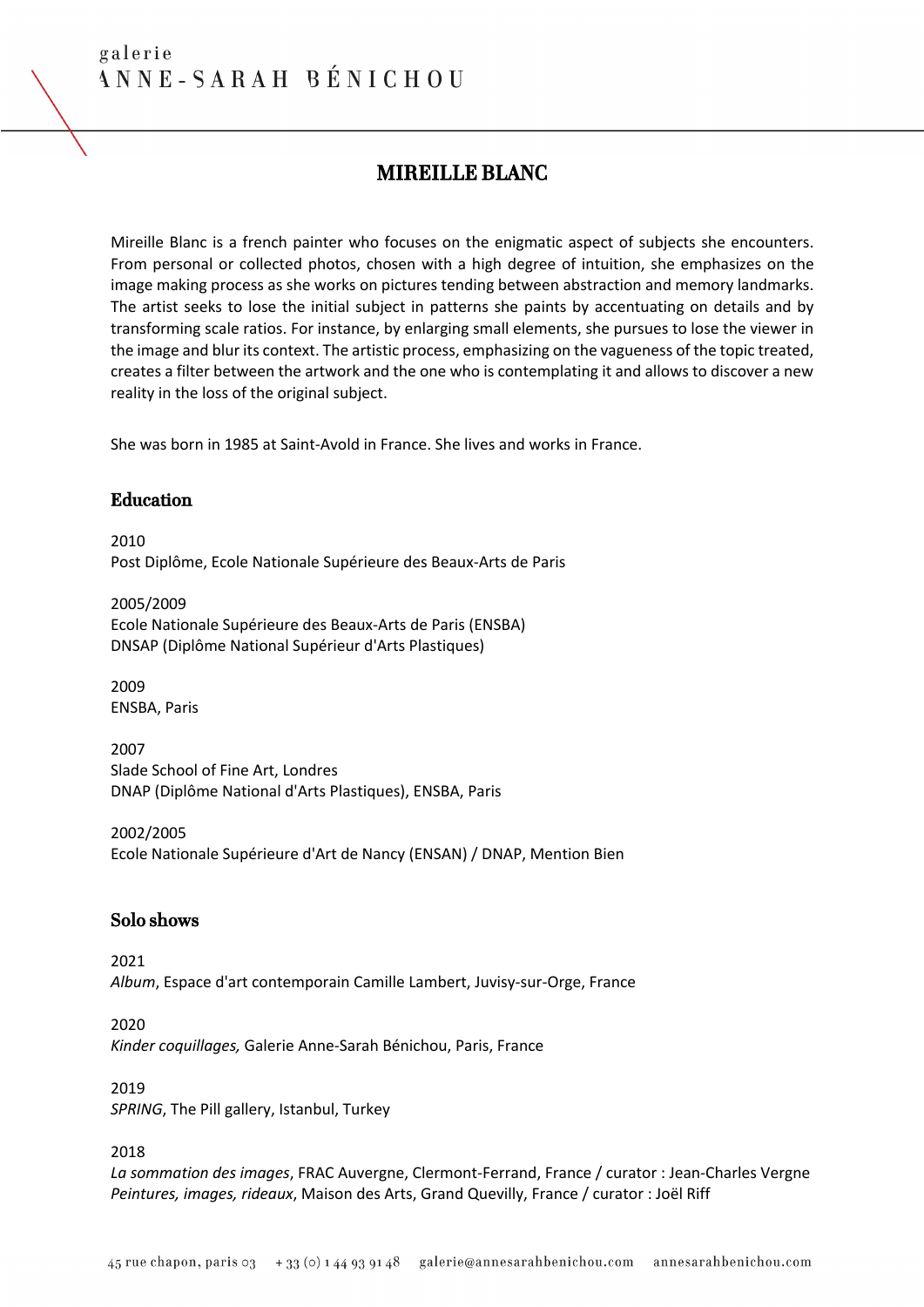# 2017

*Sweat épiphanies*, avec Eric Mircher, Paris Mireille Blanc & Sylvain Azam, Laureates of the international prize of painting '*Novembre à Vitry*', Galerie Jean-Collet, Vitry sur Seine, France

#### 2014

*Reconstitutions*, Galerie Dominique Fiat, Paris, France

2012

*Présents*, Galerie Eric Mircher, Paris, France *The Inventory*, duo show with Eva Nielsen, Centre d'Art LKV, Trondheim, Norway

2009

*The black swan*, Yukiko Kawase gallery, Paris, France

# Group shows

2021

*Short lines and tall shapes*, curated by END OF SUMMER, Rosegger Grundschule, Berlin, Germany *Kaléidoscope du réel*, Galerie Anne-Sarah Bénichou, Paris, France

*Le jour n'est pas si loin*, Manifesta, Lyon, France

*Les Partis pris d'Anne-Sarah Bénichou*, curated by Henri Guette, Festival International du Livre et du Film d'art, Perpignan, France

*Les apparences, 50 peintres contemporains de la scène française,* à cent mètres du centre du monde / Centre d'Art Contemporain, Perpignan, France

*Analogue Life,* The Pill Gallery, Istanbul, Turkey

*Ils ont dit oui,* Marguerite Milin Gallery, Paris, France

*Inspiré.e.s #peintures*, Centre d'art contemporain départemental - L'arTsenal, Dreux, France *2021 = 5*, exhibition celebrating the 5th birthday of the gallery, Galerie Anne-Sarah Bénichou, Paris, France

*Histoire, histoires en peinture*, Chateau du Val Fleury, Gif-sur-Yvette, France *A tous ces objets caressés d'un peu trop près* / curator : by Alexandra Fau, Paris, France

#### 2020

*Les fleurs de l'été,* Praz-Delavallade gallery, Paris, France *White plate/ white cup*, Galerie Jean Brolly, Paris, France *On n'y voit rien,* Galerie Anne-Sarah Bénichou, Paris, France

#### 2019

*Painting Spirit #2*, Les anneaux de Saturne, Mireille Blanc, Damien Cadio, Damien Deroubaix, Zoo galerie at the Lieu Unique, Nantes, France

*La déprise*, Les bouquinistes #2, Photo Saint-Germain, Paris, France

Some of us / curators : Jérôme Cotinet-Alphaize & Marianne Derrien, Kunstwerk Carlhütte, Hamburg, Germany

*Drawing a new world* / curator : Alistair Hicks, Purdy Hicks gallery, London, United Kingdom Summer exhibition / BlackBox, Le Manoir - Centre d'art, Mouthier-Haute-Pierre, France *Infra-ordinaire* / curator : Laurene Marechal, Artvera's gallery, Geneva, Switzerland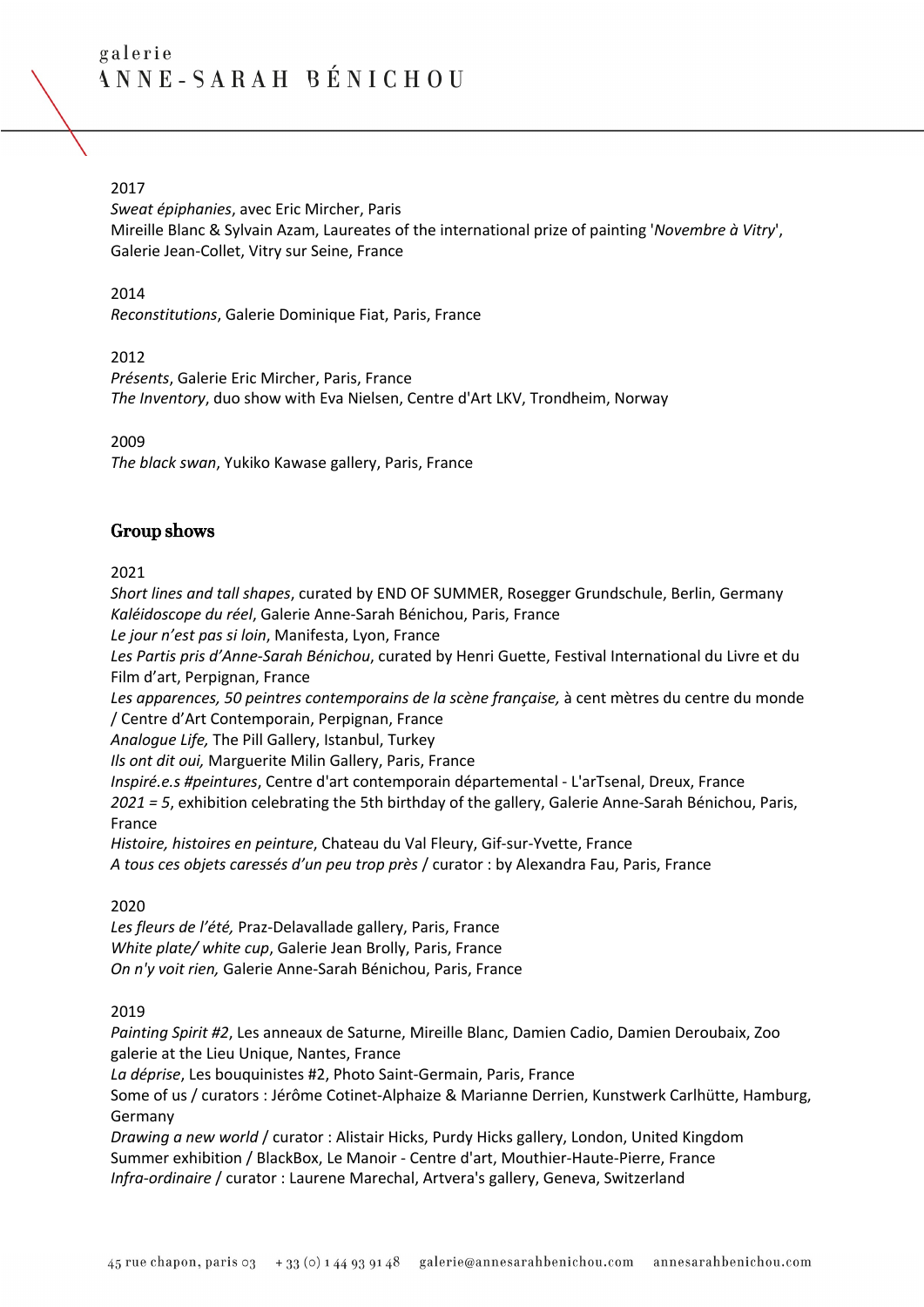*Fallimagini & géographies sentimentales*, solo show of Guillaume Constantin, with Mireille Blanc & Thomas Hauser, Galerie Bertrand Grimont, Paris, France

*Inciser le temps* / curator : Alexandra Fau, Galerie Jean Collet, Vitry s/Seine Feedback, collection of FRAC Auvergne, Musée Crozatier, Le Puy-en-Velay, France

*Decade*, galerie Joseph, Paris, France

*Cluster*, duo-show with Marianne Maric, Chamalot/Paris, Paris, France

#### 2018

*Dessins contemporains*, Musée Dubois-Corneau, Brunoy, France *Fantômes* / curator : Alexandre Mare, Progress gallery, Paris, France

# 2017

*Playlist*, Erratum gallery, Berlin, Germany

*Peindre, dit-elle [chap.2]* / curators : Julie Crenn, Annabelle Ténèze, Amélie Lavin, Musée des Beauxarts de Dole, France

*Arrière-Mondes*, Galerie Odile Ouizeman, Paris Objets à réaction, Galerie Isabelle Gounod, Paris, France

#### 2016

Contemporary Istanbul, with The Pill Gallery, Istanbul, Turkey

*Take me to your leader* / carte blanche to Timothée Schelstraete, La Couleuvre, Saint-Ouen, France *J'ai des doutes. Est-ce que vous en avez ?* / curator : Julie Crenn, Galerie Claire Gastaud, Clermont Ferrand, France

*Novembre à Vitry*, International prize of painting, Galerie Jean Collet, Vitry sur Seine, France *Autofictions* / curator : Point contemporain, Under construction gallery, Paris, France *True mirror*, Espace Commines, Paris, France

Exhibition, posters and signature, International day of women's rights, Vitry sur Seine, France

#### 2015

*Novembre à Vitry*, International prize of painting, Vitry sur Seine, France *Ligne aveugle* / curators : Hugo Pernet & Hugo Schüwer-Boss, ISBA Besançon, France *Recto/verso*, exhibition/auction in aid Secours populaire, Fondation Louis Vuitton, Paris Affinités électives, Espace Tajan, Paris, France

*Chez Marty !* Collectionnite aigüe / curator : Marty de Montereau, Galerie Sator, Paris, France

# 2014

18th Prix Antoine Marin, Arcueil, France *Saxifraga umbrosa # 2* / curators : Marianne Derrien, La Générale en Manufacture, Sèvres, France Experimental film screening, in Homesickness for the Scenes (Catalina Niculescu), Demons mouth, Oslo, Norway *La loutre et la poutre* / curators : Joël Riff et Mathieu Buard, Moly-Sabata - Fondation Albert Gleizes, Sablons, France

*Art Is Hope*, Piasa, Paris, France

*AnyWhere Multiples*, AnyWhere gallery, Paris, France

6week-ends d'art contemporain, 379 gallery, Nancy, France

*After* / curator : Etienne Dodet and Yann Perol, düo, Paris, France

*Vendanges de Printemps*, Chamalot-Résidence d'artistes, France

*Inaugurons avec faste un bocal à poisson rouge* / curators : Marion Delage de Luget, kurt-forever,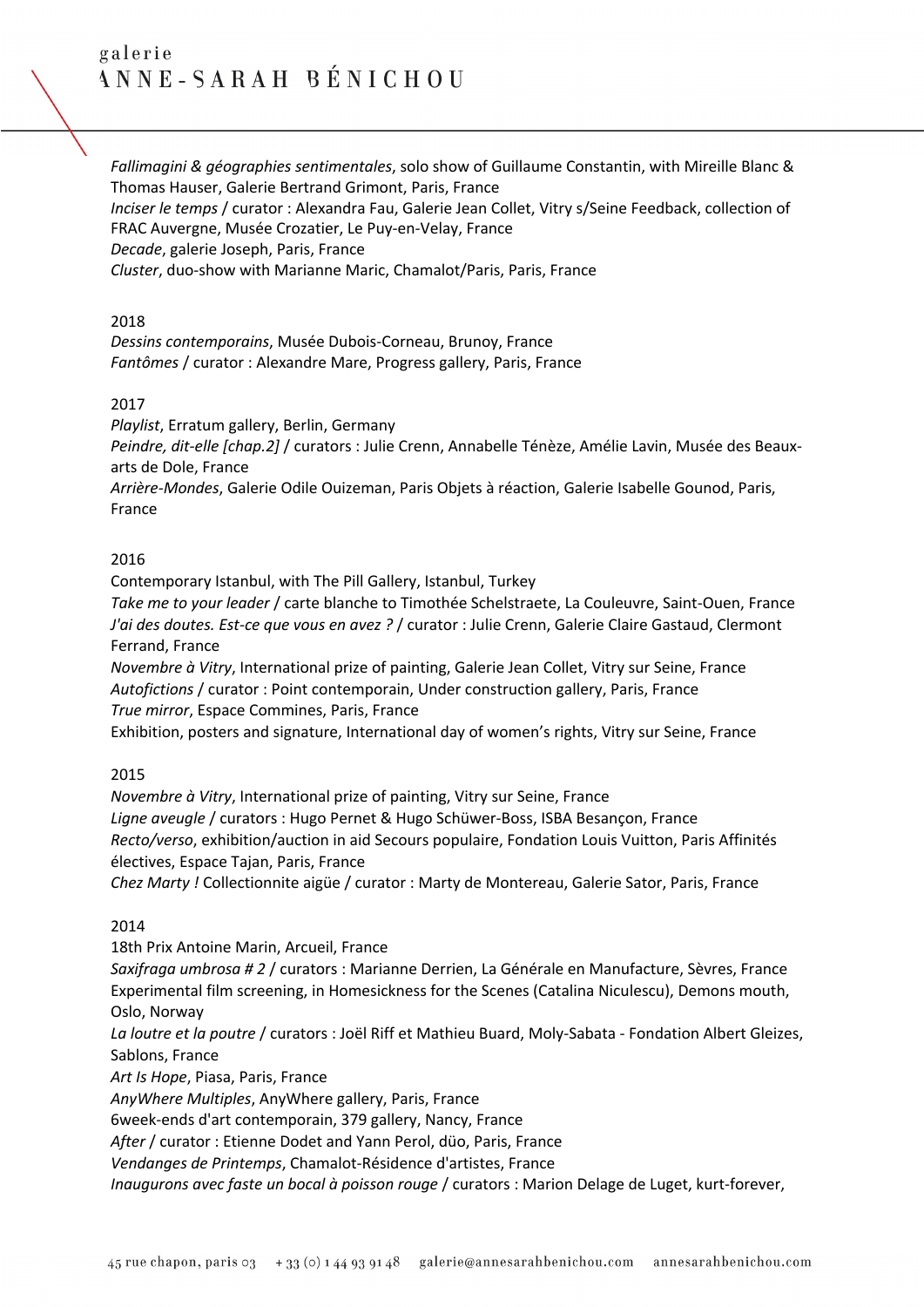Paris, France

#### 2013

*Friends & Family (Three days in Paris),* Eva Hober gallery, Paris, France *Outresol* / curators : Joël Riff et Mathieu Buard, Ile Saint-Louis, Paris, France *Plus jamais seul*, Standards, Rennes, France *Un détour qui nous rapproche* / curators : Morgane Fourey, La Graineterie, Houilles *Saxifraga umbrosa* / curator : Marianne Derrien, Espace Lhomond, Paris, France *A portée de regard* / curator : Viviane Zenner, Les Trinitaires, Metz, France

#### 2012

*Man-Made* / curator : Eva Nielsen, galerie Dominique Fiat, Paris, France *Postcards from the Edge*, Chaim & Read Gallery, New-York, États-Unis *On ne voit pas le temps passer* / curator : Viviane Zenner, Eglise St Maur de Courmelois, Val de Vesle, France

*Yes to Painting*, a proposition of Rodica Seward, Tajan, Paris, France Fondation Colas acquisitions' exhibition, Ecole Nationale Supérieure des Beaux-Arts de Paris, France

#### 2011

56ème Salon de Montrouge, auction, La Fabrique, Montrouge, France

#### 2010

Panorama de la Jeune création, 5ème Biennale d'Art contemporain, Pavillon d'Auron, Bourges, France

*Crash Taste*, galerie Buy-Sellf, Marseille / Fondation Vasarely, Aix-en-Provence, France NADA Art Fair, galerie Yukiko Kawase, Miami, United-States Gala Triangle, Marseille, France *Mémory*, as part of Laboratoire 01, Paris sud galerie, Arcueil, France International drawing art fair, Paris, France

2009 *Novembre à Vitry*, Galerie municipale, Vitry s/Seine, France *Still painting*, Mendes Wood Gallery, Brasil

2008

*Les oublié(e)s*, ENSBA, Paris Exposition - Prix de peinture Noufflard, La Scène Watteau, Nogent s/Marne, France

2007 Woburn square, Slade School of fine art, London, United-Kingdom

# Awards & Grants

2021

Laureate of the Verdaguer Painting Prize, Academy of Fine Arts, Paris, France

#### 2016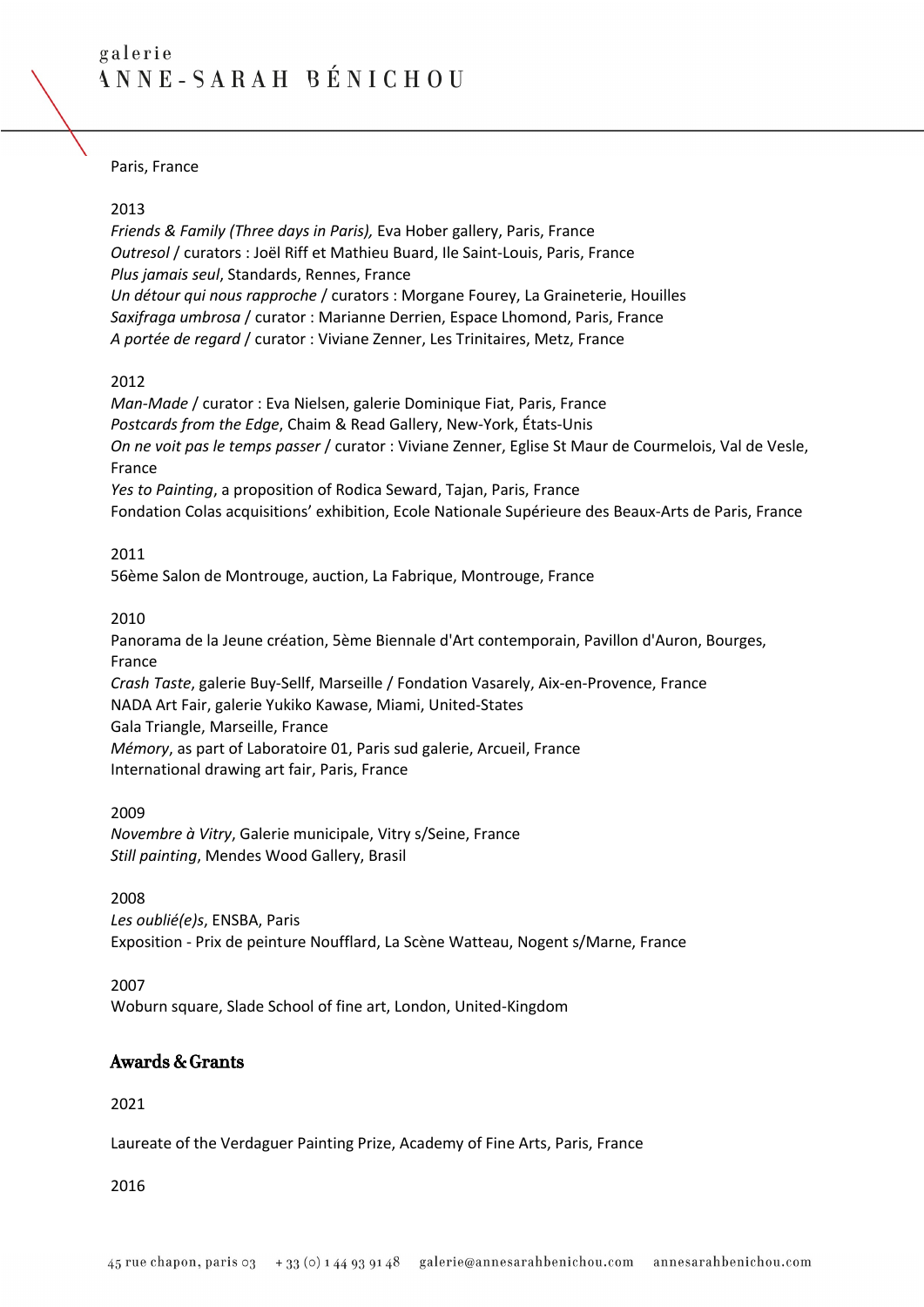Laureate of the International Painting Prize November in Vitry, France

#### 2014

Selected for the 18th Antoine Marin Award

# 2008

Lauréate the André et Berthe Noufflard Painting Prize, Fondation de France, France

2007 Socrates Fellowship, Slade School of Fine Art, London, United-Kingdom

2006 Laureate of the RATP - Echanges et mouvements competition (creation of a lithography)

# Residencies

2013 Chamalot, artists residency, France – with Marine Wallon

2012 LKV Art Centre, Trondheim, Norway – with Eva Nielsen

2010 Triangle France residency, Marseille, France

# Collections

FRAC Auvergne, Ville de Vitry-sur-Seine Artothèque de Grand-Quevilly Fondation Colas Collections privées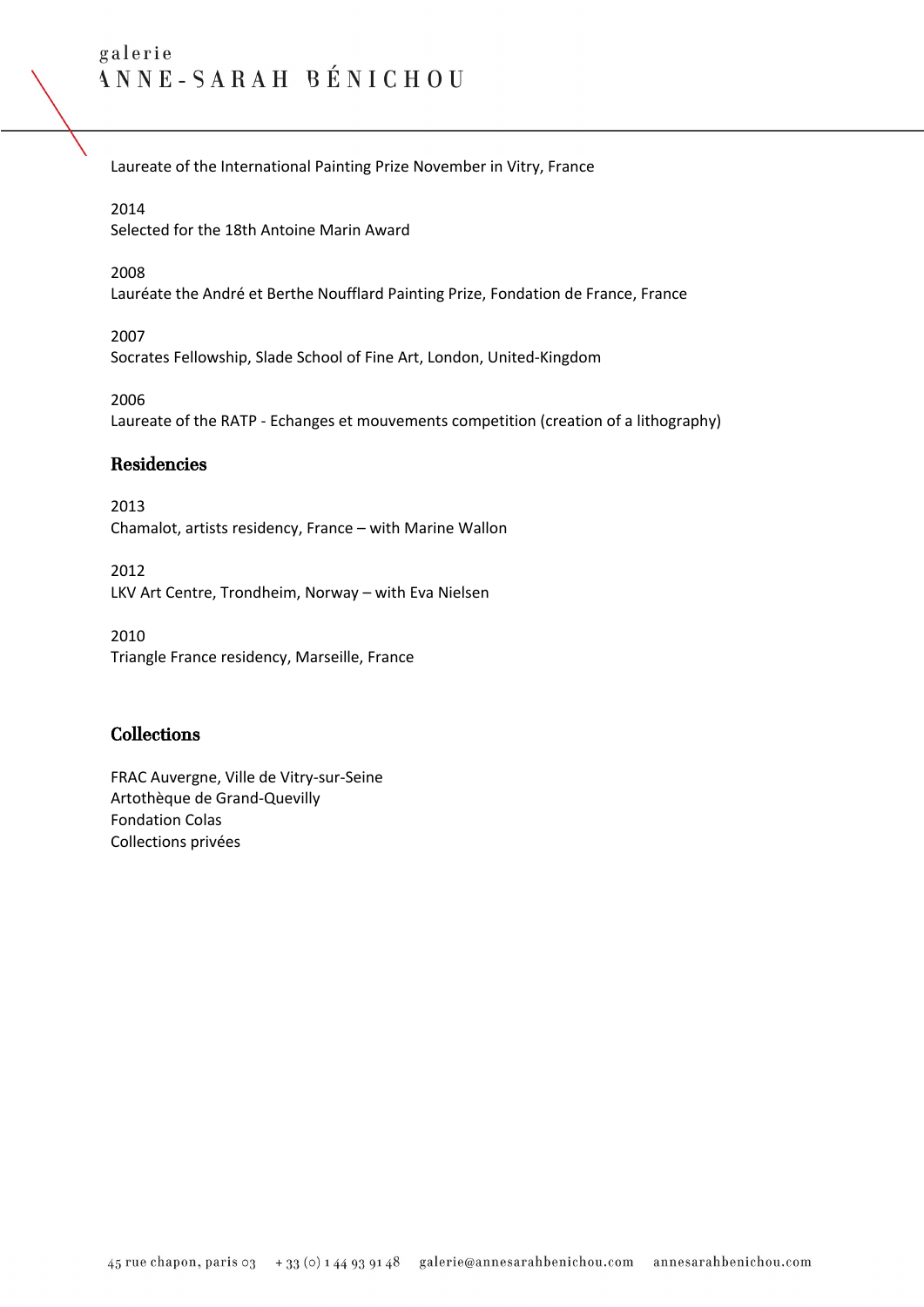# Catalogues, publications, press

#### 2021

*Mireille Blanc – L'étoffe des jours*, by Judicaël Lavrador, Beaux Arts Magazine, march 2021

#### 2020

*Mireille Blanc* – *chair de pull,* Beaux Arts Magazine, 2020 *Blanc de Blanc* par Thomas Lévy-Lasne, Citizen K, dec. 2020 *Mireille Blanc - Abolis bibelots d'inanité…* by François Salmeron*,* Le quotidien de l'Art, nov. 2020 *Une histoire de la peinture française contemporaine*, by Olivier Cena, Télérama Hors-série, oct. 2020 *Mireille Blanc: Flash-back*, by Elora Weill-Engerer, Artaïs #25, oct. 2020 *Peinture contemporaine / Le renouveau du portrait*, by Judicaël Lavrador, Beaux-arts Magazine, feb. 2020

# 2019

Exercice d'admiration, Luc Tuymans / Mireille Blanc *"Une peinture qui résiste"*, by Roxana Azimi, Le Quotidien de l'Art

Review, by Judicaël Lavrador, *Inciser le temps*, Libération

*Fleuretter*, Mireille Blanc-Marianne Maric, photobook, self-published

*Visitor*, photobook, Vincent Ferrané — Libraryman edition

Review, *Infra-ordinary*, Wall-Street International

Review, by Matt Hanson, *SPRING*, Daily Sabah

*The drawer* – Blanc, contemporary drawing magazine

#### 2018

*Mireille Blanc*, monograph, FRAC Auvergne editions – essay by Jean-Charles Vergne *Mireille Blanc, Oeuvres / works, 2011-2018*, catalogue, Sunset editions – essay by Joël Riff and Jean-Charles Vergne

# 2017

*La tyrannie du fragment, Stratégies culturelles et visuelles dans le travail de Mireille Blanc*, by Dorothée Dupuis, exhibition catalogue *Paintings and other things*, self-published Interview in 'Horst und Edeltraut' *Peindre, dit-elle [chap.2]*, exhibition catalogue, Musée des Beaux-arts de Dole *Fête galante*, review, by Joël Riff, *Curiosité — 2017 Semaine 22*

#### 2016

*Les gâteaux jetés*, A/OVER editions, 2016 / exhibition & lecture, galerie Eva Hober, 27 nov. 2016 Interview with Point contemporain, Revue #3, déc. 2016 FOCUS, Point contemporain, nov. 2016

#### 2015

*Ligne Aveugle*, catalogue, NAIMA editions

2014

*Plein la vue, la peinture regardée autrement*, de Marc Molk, WildProject editions Par Sarah Ihler-Meyer, press review, solo show *Reconstitutions*, galerie Dominique Fiat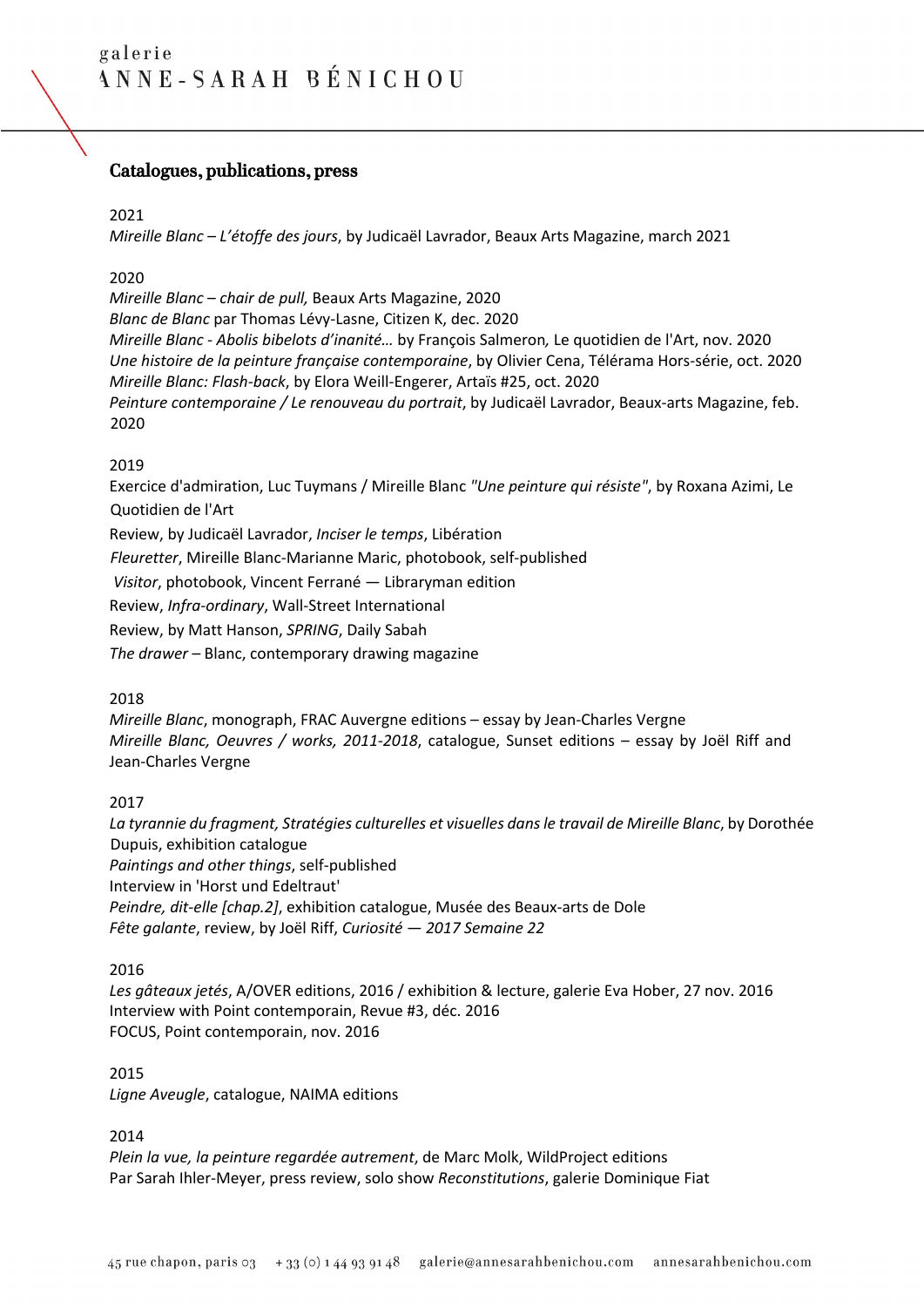Interview by Léa Bismuth, \*DUUU radio, mars 2014 Critique, by Léa Chauvel-Lévy, Slash Magazine, mars 2014 *Panorama 03/14,* Slash Magazine, mars 2014 *Les arts vivants au musée*, by Patrick Scemama, La république de l'art, 2014 By Benoit Blanchard, art works review (oeuvre-revue.net), fév. 2014 *2014 semaine 08 - La classe*, by Joël Riff, Chronique Curiosité, fév. 2014

#### 2013

*Introducing*, par Anaël Pigeat, Art press, oct 2013 *Vertus de l'art brut pour les contemporains*, Art press 2, août, sept. oct. 2013 Focus, La belle revue, april 2013 *Saxifraga Umbrosa*, exhibition catalogue, 2013 – Text by Marianne Derrien

# 2012

Art Press n° 390, by Anaël Pigeat, about the exhibition *Man-Made Mireille Blanc, l'image comme éclipse*, by Jérémy Liron, blog 'Les pas perdus' Text by Marc Desgrandchamps, for the exhibition *Oui à la peinture*, catalogue Tajan Chronicle Curiosité - *Factures*, by Joël Riff Carte blanche to Eva Nielsen : *Man-Made*, by Benoit Blanchard, art works review (oeuvre-revue.net), april 2012 Le Journal des Arts, *Le tour des galeries parisiennes*, by Léa Bismuth, mar. 2012 *The Inventory*, by Birgit Kvamme Lundheim, LKV Art Centre / Trondheim, 2012

2011 56ème Salon de Montrouge - Texte by Anaël Pigeat

2010 Panorama de la jeune création (catalogue), Bourges Gala Triangle Salon de mai, 2008 - 2010

2009 *Catalogue des diplômés 2009*, Beaux-Arts de Paris editions

2007 52ème Salon de Montrouge

# Interventions

2019

L'Atelier A, film, ARTE Créative Talk, *Vitalité de la peinture contemporaine, la scène française*, La Villa Médicis, with Thomas Lévy Lasne, François Boisrond, Claire Chesnier and Maude Maris Talk, Mireille Blanc, École des Beaux-Arts de Nantes Saint-Nazaire

#### 2018

Les carnets de la création, by Aude Lavigne, France culture Interview-video, FRAC Auvergne, exhibition *La sommation des images* Talk, Mireille Blanc, Musée des Beaux-arts de Rouen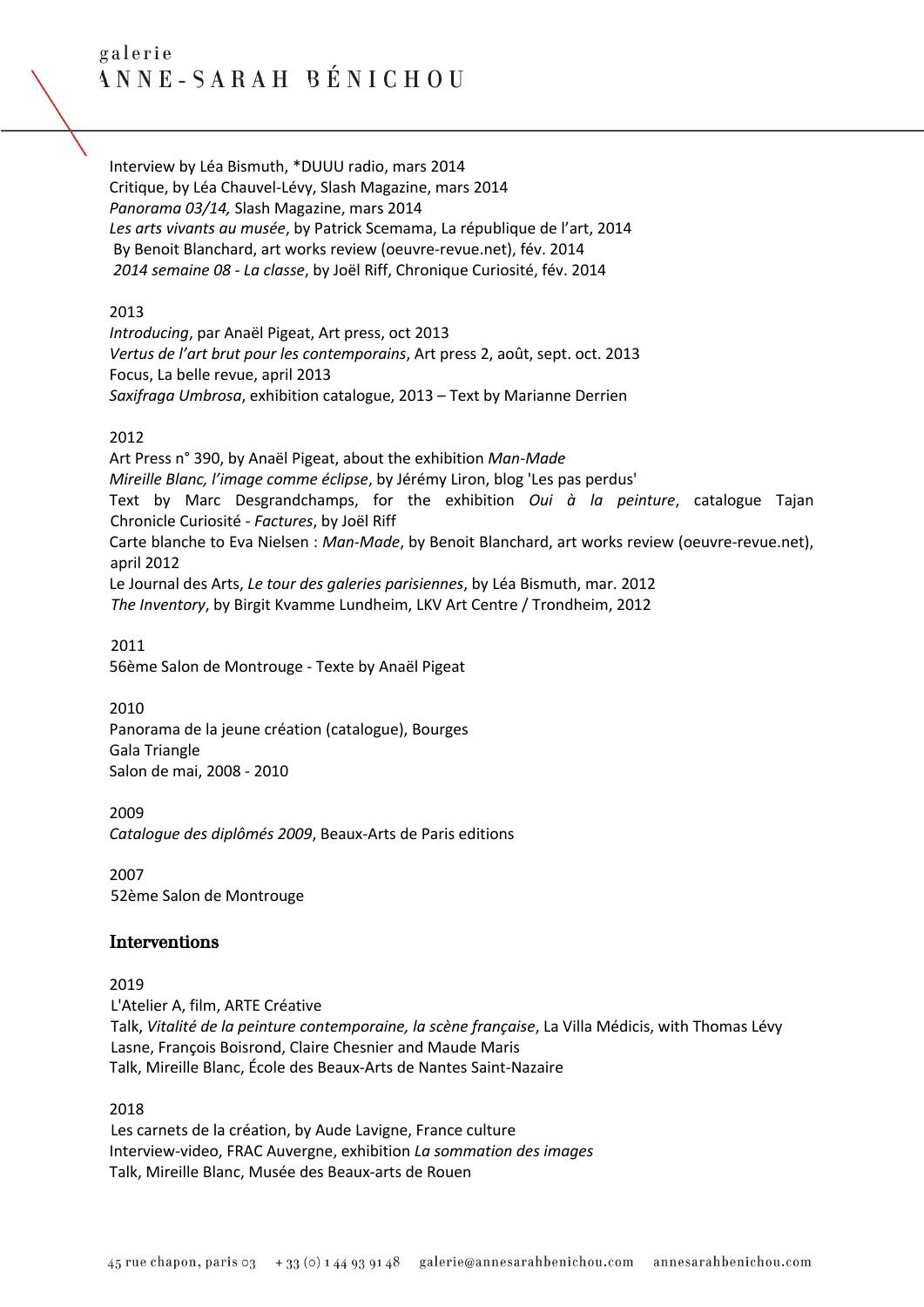# 2017

Talk, Mireille Blanc, HEAR (Haute Ecole des Arts du Rhin)

# Workshops & Teaching

# 2019

Duo workshop with Eva Nielsen, École des Beaux-Arts de Versailles Workshop, École des Beaux-Arts de Nantes Saint-Nazaire

# 2018-2019

Teacher (Painting) Ecole Préparatoire Grand Paris Sud

# 2017

Speaker Art Option (Painting), HEAR (Haute Ecole des Arts du Rhin) — 2017-2018 Workshop — ainting, Ecole d'Art d'Aix en Provence Workshop — 'Peinture, détail', ISBA, Besançon Workshop — Moly Sabata, Sablons

# 2015

Workshop — 'Figuration / détail, dés-identification – Peinture à l'huile', Ecole Supérieure d'Arts & Médias de Caen/Cherbourg Teacher, painting class, Starter, Prépa, Paris Jury, Ecole d'architecture Paris La Villette

# 2014

Graduation jury/Textile, Ecole Supérieure des Arts Appliqués, Duperré, Paris Jury /3rd year, Ecole d'architecture Paris La Villette Workshops, Musée de la chasse et de la nature, Paris

# 2013

Workshops /painting, Worldstrides International Discovery Programs, Paris Ateliers (Land Art), La forain

# 2011

Speaker artist for the 56th Salon de Montrouge and for the program 'Jeux de Scène', Rueil-Malmaison / Montrouge, France

#### 2010

Speaker artist for Panorama de la Jeune Création, Bourges Program 'Nouveaux collectionneurs', for the artist residency, Triangle France, Marseille Jury member of the André et Berthe Noufflard painting prize, Fondation de France

# 2008/2009

Instructor in the lithograhy workshop- Impression/Edition de L'Ecole Nationale Supérieure des Beaux-Arts, Paris (ENSBA)